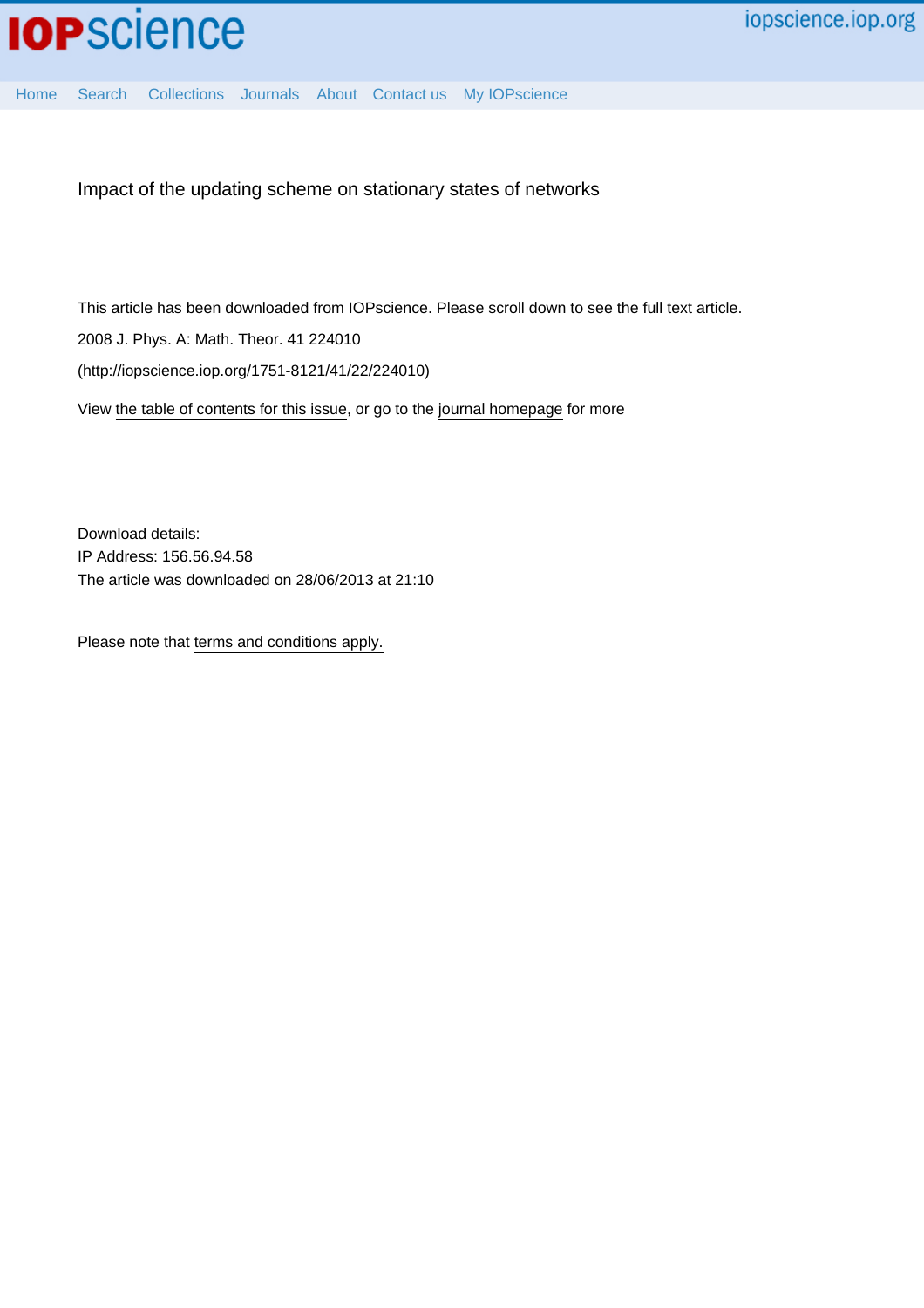J. Phys. A: Math. Theor. **41** (2008) 224010 (7pp) [doi:10.1088/1751-8113/41/22/224010](http://dx.doi.org/10.1088/1751-8113/41/22/224010)

# **Impact of the updating scheme on stationary states of networks**

# **F Radicchi**<sup>1</sup> **, Y Y Ahn**<sup>2</sup> **and H Meyer-Ortmanns**<sup>3</sup>

<sup>1</sup> Complex Networks Lagrange Laboratory (CNNL), ISI Foundation, Viale S Severo 65, 10133 Torino, Italy <sup>2</sup> Department of Physics, Korea Advanced Institute of Science and Technology, Daejeon 305-701, Korea <sup>3</sup> School of Engineering and Science, Jacobs University, PO Box 750561, D-28725 Bremen, Germany

E-mail: [h.ortmanns@jacobs-university.de](mailto:h.ortmanns@jacobs-university.de)

Received 1 October 2007, in final form 21 November 2007 Published 21 May 2008 Online at [stacks.iop.org/JPhysA/41/224010](http://stacks.iop.org/ JPhysA/41/224010)

### **Abstract**

From Boolean networks it is well known that the number of attractors as a function of the system size depends on the updating scheme which is chosen either synchronously or asynchronously. In this contribution, we report on a systematic interpolation between synchronous and asynchronous updating in a one-dimensional chain of Ising spins. The stationary state for fully synchronous updating is antiferromagnetic. The interpolation allows us to locate a phase transition between phases with an absorbing and a fluctuating stationary state. The associated universality class is that of parity conservation. We also report on a more recent study of asynchronous updates applied to the yeast cell–cycle network. Compared to the synchronous update, the basin of attraction of the largest attractor considerably shrinks and the convergence to the biological pathway slows down and is less dominant. Both examples illustrate how sensitively the stationary states and the properties of attractors can depend on the updating mode of the algorithm.

PACS numbers: 05.70.Ln, 05.50.+q, 64.90.+b

(Some figures in this article are in colour only in the electronic version)

# **1. Introduction**

In the context of statistical physics of phase transitions the dependence of stationary states on the updating algorithm was discussed in various systems. In the NEKIM(CA) (the nonequilibrium kinetic Ising model and its cellular automaton version [\[1](#page-7-0)]) Glauber

1751-8113/08/224010+07\$30.00 © 2008 IOP Publishing Ltd Printed in the UK 1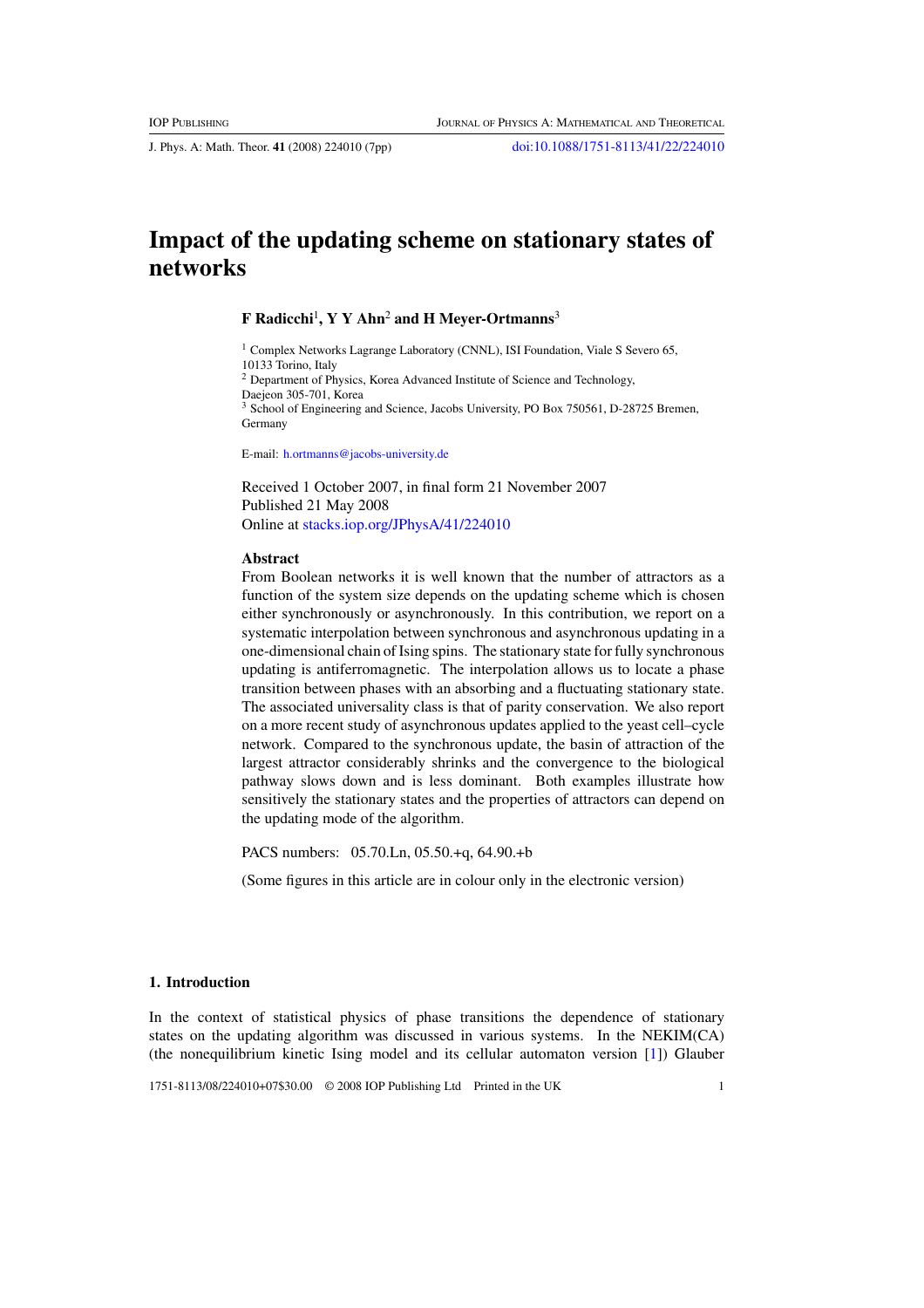and Kawasaki dynamics were combined to study temperature-driven nonequilibrium phase transitions. Here the stationary states depend on the combination of both types of dynamical processes. Also the phase diagrams of the Hopfield neural network [\[2\]](#page-7-0) and the Blume– Emery–Griffiths model [\[3](#page-7-0)] depend on the updating mode, while those of the Q-state Ising model [\[3](#page-7-0), [4](#page-7-0)] and the Sherrington–Kirkpatrick spin glass [\[5\]](#page-7-0) are independent of the used scheme. Recently, there was a controversial discussion about the number of attractors that increases exponentially with the system size for synchronous update [\[6\]](#page-7-0), and with a power for critical Boolean networks [\[7](#page-7-0)] for asynchronous update. This number has an important impact on the validity of S Kauffman's conjecture that the small number of dynamical attractors in Boolean networks should reflect the relatively small number of stable cell states, although many hypothetical combinations of genes exist in principle. For a systematic investigation of the dependence on the updating algorithm, we started with a smooth interpolation between the synchronous (deterministic) and the asynchronous updating modes; it was applied to the variables on the sites of a one-dimensional lattice of Ising spins (sections 2 and [3\)](#page-3-0) and to the Boolean variables on the sites of the yeast cell–cycle network [\[8\]](#page-7-0) with Boolean threshold dynamics (section [5\)](#page-4-0). The results obtained for the Ising chain are published in [\[10\]](#page-7-0) and here only reviewed in section [4.](#page-4-0) Our results on the Boolean threshold dynamics are more recent and not yet published elsewhere. They are summarized in section [6.](#page-5-0) For both systems we observe a sensitive dependence on the updating procedure. Synchronous updating of the Ising chain with ferromagnetic interaction leads to an antiferromagnetic stationary state, separated from the ferromagnetic state (obtained for the asynchronous update) by a second-order phase transition that belongs to the universality class of parity conservation (section [4\)](#page-4-0). On the other hand, asynchronous updating of the threshold dynamics on the yeast cell–cycle network destroys the large basin of attraction of the G1-state of the cell cycle and the predominant convergence to the biological pathway (section [6\)](#page-5-0). We compare our results to those of related models and draw the conclusions in section [7.](#page-6-0)

#### **2. Dynamical rules for the Ising chain**

We consider an Ising model on a one-dimensional lattice of length *L* with periodic boundary conditions and variables  $\sigma_i$ ,  $\sigma_i \in \{\pm 1\}$ . The coupling *J* in the Hamiltonian  $H = -J \sum_{i=1}^{L} \sigma_i \sigma_{i+1}$  between next neighbors is set to 1. Given a configuration  $\Sigma(t) = \{\sigma_i(t)\}$ at time *t*, we select each site with probability *p* as a candidate to get flipped according to the rules specified below. The selected sites are  $j_1, \ldots, j_m$  and  $m$ , the total number of selected sites, is a random number obeying a binomial distribution. Each of the selected sites is then updated according to the Metropolis algorithm, so that the spin of the  $j<sub>v</sub>$ <sup>th</sup> site is flipped with probability

$$
P_{j_v}(t) = \min\{1, \exp[-\beta \Delta E_{j_v}(t)]\}
$$
 (1)

for all  $v \in \{1, ..., m\}$  and  $\beta = 1/(k_B T)$ , T is the temperature,  $k_B$  the Boltzmann constant and  $\Delta E_{j_v}(t) = 2\sigma_{j_v}(t) \cdot [\sigma_{j_v-1}(t) + \sigma_{j_v+1}(t)]$  is the difference in local energy that a flip of  $\sigma_{j_v}$ would induce. In particular, for zero temperature, the only case we consider here, an increase in energy is always rejected since  $P_i(t) \to 0$  for  $\beta \to \infty$  and  $\Delta E > 0$ , while a decrease is always accepted  $(P_{i_0}(t) \to 1$  for  $\beta \to \infty$ ,  $\Delta E < 0$ ). This implies that only spins belonging to an 'active' link (that is a link connecting spins of opposite sign) can flip and do flip if they have been selected as candidates for being updated. After one step of the algorithm the time increases as  $t \to t + p = t'$  and the new configuration is  $\Sigma(t') = \{\sigma_i(t); \sigma_{j_1}(t'), \dots, \sigma_{j_m}(t')\},\$ where all sites  $i \neq j_1, \ldots, j_m$  have the same spin values as they have at time *t*, while spins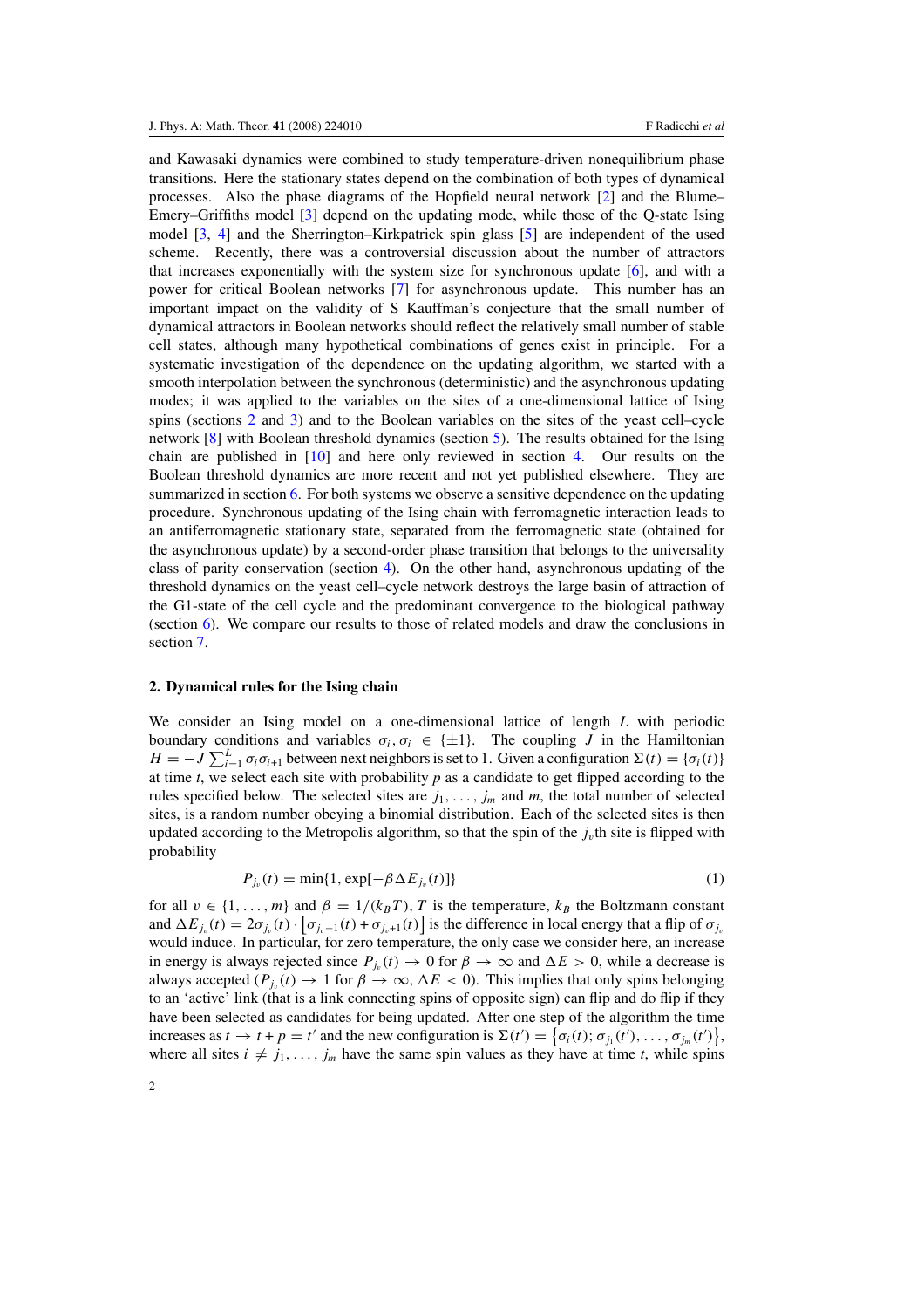<span id="page-3-0"></span>

**Figure 1.** (*a*) Elementary processes at times *t* and  $t + p$ . (*b*) Time evolution of an initially isolated active bond (drawn in black) in the subcritical, critical, and supercritical regime. For further explanations see the text.

of the *m* selected sites which belong to active links are synchronously flipped. By varying *p*, we can now interpolate the algorithm from an asynchronous update, for *p* of the order of 1*/L*, to a synchronous one for  $p = 1$ . For p of the order of  $1/L$  and L sufficiently large (so that events of the probability  $\sim 1/L^2$  are negligible) we recover the usual Metropolis algorithm. Note that for general values of *p* the total energy of the new configuration may increase with respect to the total energy of the old configuration  $\Sigma(t)$ . This way it happens that for  $p = 1$ (synchronous update) the stationary state is an antiferromagnetic limit cycle of length two, for which the system flips between two antiferromagnetic configurations resulting from each other by an overall flip of the signs.

# **3. Elementary processes of the algorithm**

It is instructive to classify the elementary processes which can happen during the update events since it is these processes together with their conservation law and the dimensionality of the system that determine the universality class of the phase transition as a function of *p*. As we have indicated above, only flip events which involve active links take place. They amount to diffusion (or random walk), annihilation and creation in the sense of evenbranching processes, as seen in the examples of figure  $1(a)$ , where we have also indicated the probabilities for these events. Only active links between the spins are explicitly indicated. These processes preserve parity of active bonds, where 'parity' denotes the number of active bonds modulo 2. Since a ferromagnetic stationary state has no active bonds while such bonds are abundant in an antiferromagnetic state, it is the competition of annihilation and branching processes that determines the phase transition between the absorbing (ferromagnetic) and the active (antiferromagnetic) states. Since a synchronous updating favors branching in contrast to an asynchronous one, the transition between these stationary states can be considered as a transition between the synchronous and asynchronous updating schemes.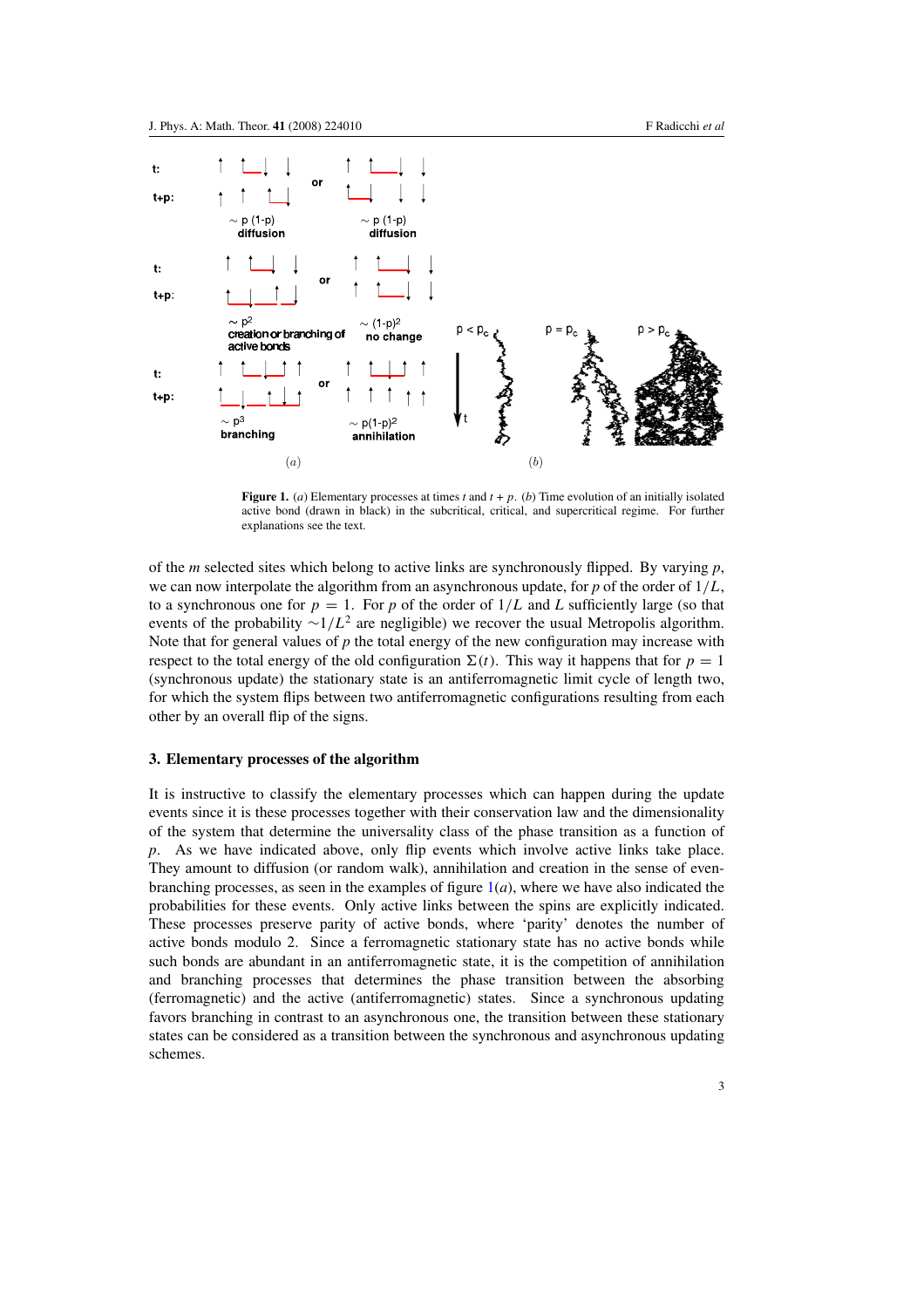# <span id="page-4-0"></span>**4. Critical point and universality class for the Ising chain**

To further investigate the phase transition we first determine the critical probability  $p_c$  via the power-law decay of the order parameter at  $p_c$ , characterized by the static critical exponent *δ*. As an order parameter we use the density of active bonds

$$
\rho = \frac{1}{2} \sum_{i=1}^{L} 1 - \sigma_i \sigma_{i+1}.
$$
\n(2)

At  $p_c$ , the order parameter  $\rho$  decays like  $|t|^{-\delta}$  in the large-volume limit, and for  $p < p_c$  like  $t^{-\alpha(p)}$  with  $\alpha(p)$  a monotonically decreasing function of *p* with  $\alpha(p) = 1/2$  for  $p \rightarrow 0^+$  (as in the case of the Metropolis algorithm). For  $p > p_c$  it decays with a positive curvature. A measured negative curvature for  $p < p_c$  is therefore a finite-size effect. In [\[10\]](#page-7-0) we determined  $p_c$  as the largest value leading to a non-positive curvature. The fact that  $p_c$  is larger than zero is expected and explained within a field-theoretic dynamical renormalization group by Cardy and Täuber  $[9]$  $[9]$ .

In figure  $1(b)$  $1(b)$ , we show the evolution of an isolated active bond of a configuration  $\cdots$  ↑↑↓↓  $\cdots$  in the subcritical  $(p = 0.39 < p_c)$ , critical  $(p = p_c \sim 0.41)$ ) and supercritical regimes  $(p = 0.43 > p_c)$ . Active bonds are represented in black. The figure shows only the intermediate part of the chain in the vicinity of the initial link. Below and up to the critical value of *p* the active bonds spread over a region of finite width which stays finite also in the infinite-volume limit, since annihilation and branching are balanced, while branching dominates in the supercritical region  $(p > p_c)$  and leads to a spreading of active bonds all over the lattice.

In [\[10\]](#page-7-0), we read off the dynamical exponent  $\delta$  from the power-law decay of  $\rho(t)$  at  $p_c$  in the large-volume limit, which is realized for  $L \sim 10^4$  sites. Also in the large-volume limit we determined the dynamic exponent *η* from measuring the average number of active bonds  $\bar{n}(t)$ as a function of time  $\bar{n}(t) \sim t^{\eta}$ .

From a finite-size scaling analysis we determined (again numerically) the dynamic exponent  $z = v_0/v_1$  by measuring the relaxation time  $\tau$  needed by a finite system to reach the absorbing configuration according to  $\tau \sim L^z$ ;  $\nu_{\parallel}$  is the time-like correlation length,  $\nu_{\perp}$  is the spatial correlation length.

We also measured the combination of static exponents  $\beta/\nu_{\perp}$  from the scaling behavior of the order parameter  $\rho(L, t) \sim L^{\beta/\nu_{\perp}} f(t/L^z)$  with f a universal function and  $\beta$  characterizing the order parameter near  $p_c$  according to  $\rho(p) \sim |p_c - p|^\beta$ . Finally, the static exponent  $\gamma$ follows from the finite-size-scaling behavior of the susceptibility of the order parameter at *pc*. For further details of this measurement we refer to [\[10](#page-7-0)].

The results for the critical exponents are summarized in table [1](#page-5-0) and compared to the exponents of the parity conservation universality class. The agreement is not surprising, since our elementary processes conserve parity as mentioned above. This universality class was identified before, in particular, for a phase transition in the NEKIM(CA) model [\[1](#page-7-0)]. In the NEKIM(CA) the same type of elementary processes was generated as in our algorithm, but via a combination of Glauber-spin flip dynamics and Kawasaki exchange dynamics.

### **5. Asynchronous update for the yeast cell–cycle network**

The yeast cell–cycle network was studied in a reduced form by F Li *et al* [\[8\]](#page-7-0). The network contains 11 nodes plus a signal node on which the cell cycle is started by means of a cell-size signal. Nodes and links are treated as logic-like operations. Variables assigned to nodes take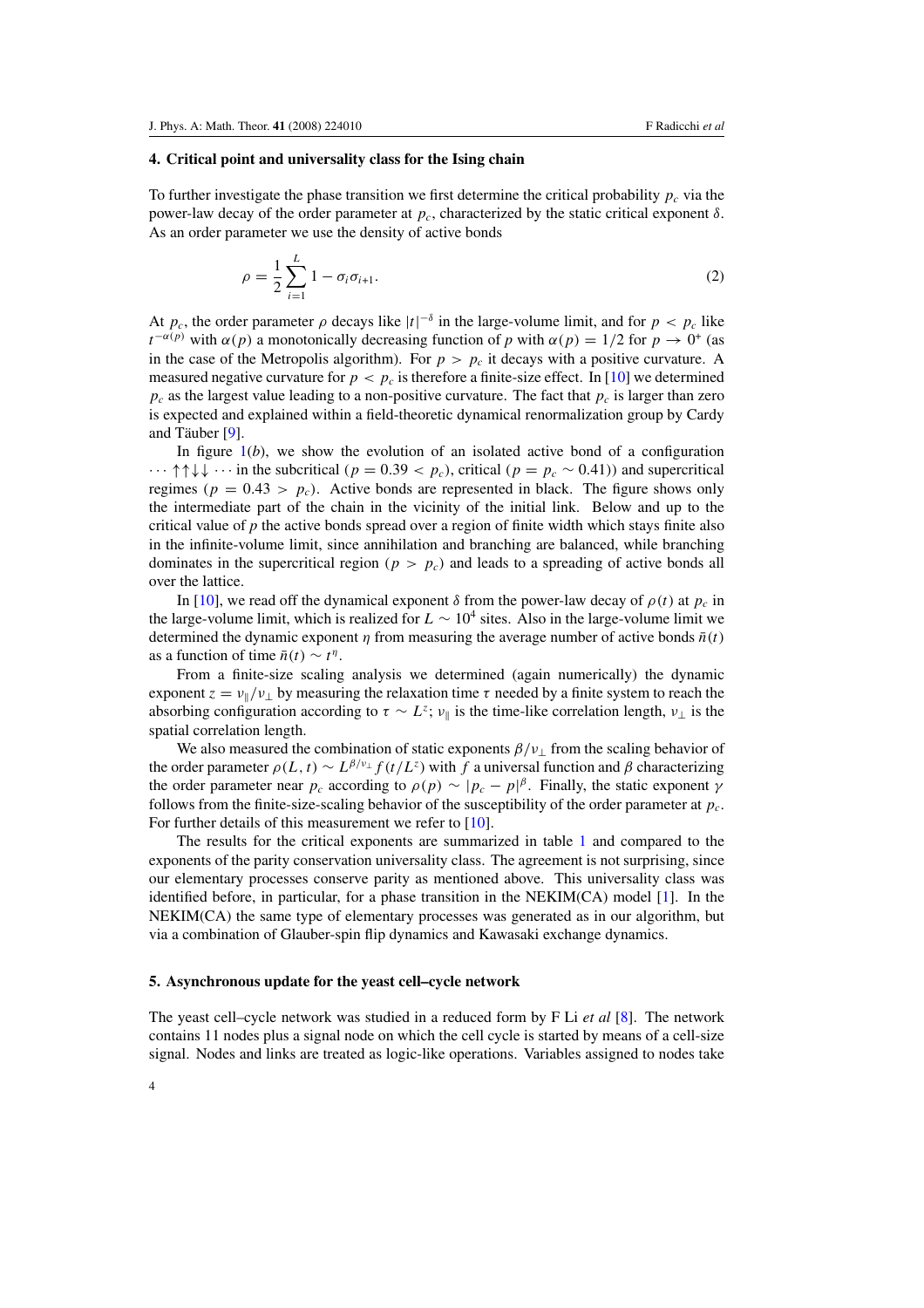<span id="page-5-0"></span>**Table 1.** Critical exponents of the parity conservation (PC) universality class in comparison to the exponents of the synchronous*/*asynchronous Ising model (SAIM) measured in [\[10\]](#page-7-0).

|             | $\beta/\nu_{\perp}$ | $\mathcal V$ | δ        | $\nu_{\parallel}/\nu_{\perp}$ | n   |
|-------------|---------------------|--------------|----------|-------------------------------|-----|
| PС          | 1/2                 | 0            | 2/7      | 7/4                           |     |
| <b>SAIM</b> | 0.51(1)             | $0.0\,$      | 0.286(1) | 1.746(2)                      | 0.0 |

values +1 (active) or 0 (inactive) depending on the state of the protein. Links can be positive (chosen as  $+1$  in [\[8\]](#page-7-0)) or negative (chosen as  $-1$ ) depending on their positive or negative regulation between the proteins, respectively. Time evolves in discrete steps. States at time step  $t + 1$  are determined by the protein states at former time  $t$  in a deterministic way according to the following rules of threshold dynamics:

$$
s_j(t+1) = \begin{cases} 1 > 0\\ 0 & \text{if} \quad \sum_j a_{jl} s_l(t) < 0\\ s_j(t) & \text{if} \quad 0 \end{cases} \tag{3}
$$

where  $a_{ij}$  is either chosen as +1 or  $-1$ , depending on the assigned value to the link. For nodes which are not negatively regulated by other nodes, self-degradation is introduced. Li *et al* analyzed the phase space with the exciting result that  $86\%$  of all  $2^{11}$  initial states converge to one and the same fixed-point configuration for which the protein states correspond to the cell phase G1. Moreover, the convergence of the states which are attracted by the G1-state follows dominantly a biological pathway whose intermediate states can be identified with the excited G1, S, G2, M and back to the stationary G1 phase of the cell cycle. (So the cell cycle is initiated by exciting the fixed point G1 by an external signal, this excited state then goes back to the stationary G1 via the intermediate states of the cell cycle; without excitation the system remains in the stationary G1 until the next signal for cell division arrives.) The convergence along paths transverse to the biological path is rather fast. As Li *et al* showed, their results are very stable against deletion of interaction arrows, flips of signs, change of certain dynamical rules, weights *aij* , protein lifetimes and replacement of the cell–cycle checkpoints. Anyway, it is striking that a dynamics as simple as the Boolean threshold dynamics is able to reproduce stable states which can be identified with the phases of the cell cycle.

We were therefore interested in how these results depend on the synchronous updating for which all 11 proteins are updated at the same time. As in the case of the Ising chain, we decide for each node with probability *p* whether the node is updated or not. Time proceeds in units of *p*, so that  $t' = t + p$  with  $p = 1/2, 1/3...$  in order to obtain integer values for the labels of time steps. If *N* denotes the total number of nodes and *p* is chosen as 1*/N*, the updating corresponds to the fully asynchronous case of  $p = 1/L$  in the Ising chain, here  $N = 11$ . Once a node is selected as a candidate, it is updated according to the rules 3.

## **6. Phase space and biological pathway**

As in [\[8](#page-7-0)], we call START the configuration corresponding to an 'excited' G1 state, in Boolean variables given by *(*1*,* 0*,* 0*,* 0*,* 1*,* 0*,* 0*,* 0*,* 1*,* 0*,* 0*)*. It differs from the stationary G1 state in the first component from the left, which is 0 for the stationary state. For the deterministic update  $(p = 1)$ , starting from the excited state, one ends up in the stationary G1 state. It is interesting to count the number of trajectories starting from START which still fall into the G1 state when we vary the degree of asynchronous update as parameterized by *p*. The fraction of these trajectories over all trajectories is called  $B(p)$  and plotted in figure [2.](#page-6-0)  $B(p)$  first decreases with *p* and later increases a little for small values of *p*. The slight increase is due to direct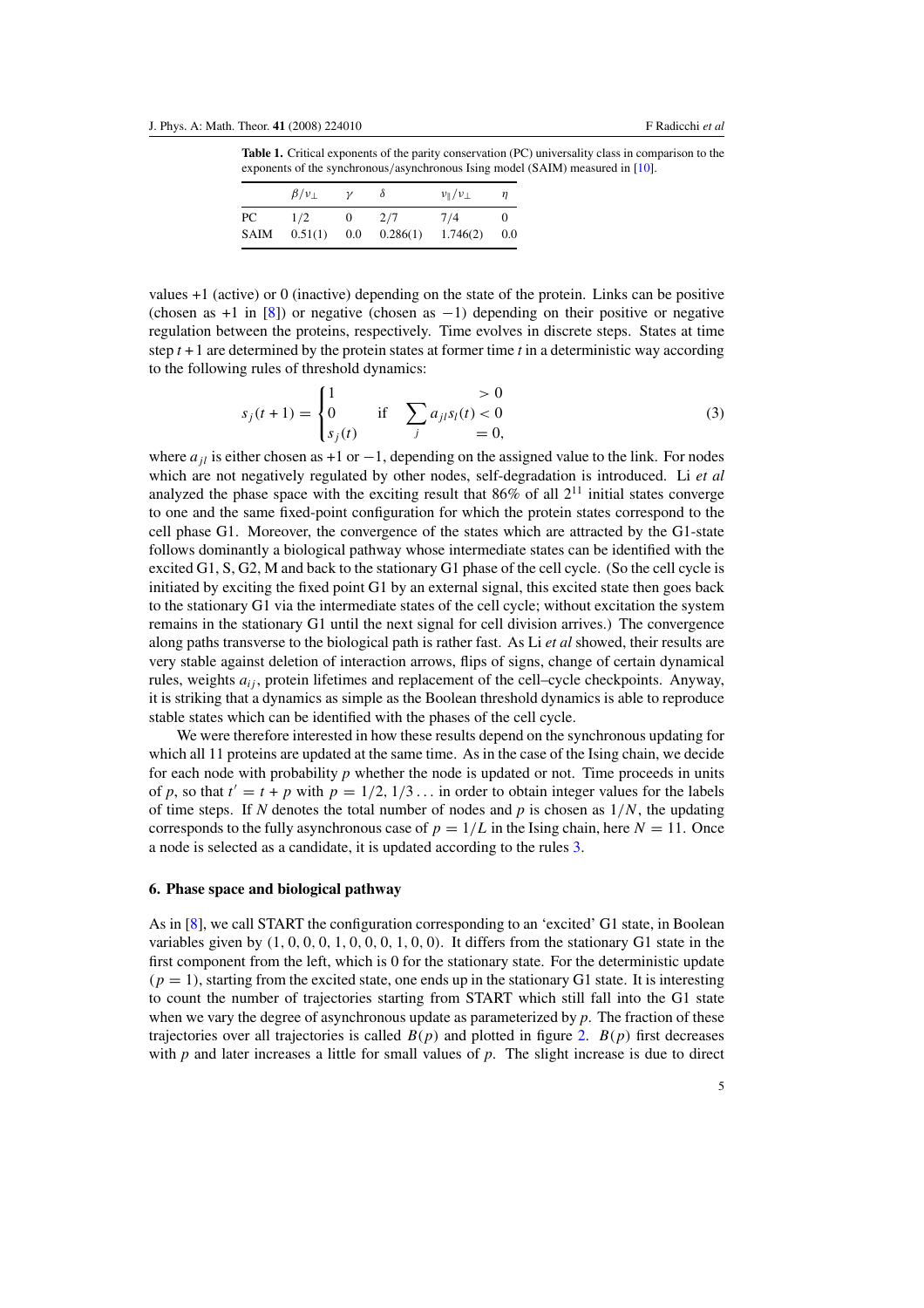<span id="page-6-0"></span>

**Figure 2.** The fraction of the trajectories, starting from the START configuration, that fall into the stationary G1 phase as a function of the interpolation parameter *p* with  $p = 1$  for fully synchronous update and  $p = 1/11$  for fully asynchronous update. Note that we do not need to choose p as rational numbers here, since we do not follow the intermediate time steps, but examine just the final states of the trajectories.

**Table 2.** Size of the basins of attraction for fixed points of the cell–cycle network for synchronous  $(p = 1)$  and asynchronous  $(p = \frac{1}{11})$  updates.

| Syn   | Async   | Cln3           | MBF          | <b>SBF</b>   | Cln1,2       | Cdh1     | Swi5     | Cdc20    | Clb5.6       | Sic1         | Clb1,2         | Mcm1     |
|-------|---------|----------------|--------------|--------------|--------------|----------|----------|----------|--------------|--------------|----------------|----------|
| 86.1% | 56.4%   | $\Omega$       | 0            | $\theta$     | $\Omega$     |          | $\Omega$ | $\Omega$ | 0            |              | $\Omega$       | $\Omega$ |
| 7.4%  | 12.5%   | $\theta$       | $\mathbf{0}$ |              |              | $\theta$ | $\theta$ | $\theta$ | 0            | $\mathbf{0}$ | $\overline{0}$ |          |
| 5.3%  | $7.6\%$ | $\overline{0}$ |              | $\Omega$     | $\mathbf{0}$ |          | $\Omega$ | $\theta$ | $\mathbf{0}$ |              | $\Omega$       |          |
| 0.4%  | 18.1%   | $\overline{0}$ | 0            | $\theta$     | $\Omega$     | $\theta$ | $\Omega$ | $\Omega$ | 0            |              | $\Omega$       | $\theta$ |
| 0.3%  | $2.3\%$ | $\Omega$       |              | $\Omega$     | $\Omega$     | $\Omega$ | $\Omega$ | $\Omega$ | $\Omega$     |              | $\Omega$       | $\theta$ |
| 0.3%  | 1.8%    | $\overline{0}$ | $\mathbf{0}$ | $\mathbf{0}$ | $\Omega$     | $\theta$ | $\Omega$ | $\Omega$ | 0            | $\Omega$     | $\Omega$       | $\theta$ |
| 0.05% | $1.3\%$ | $\Omega$       | $\theta$     | $\Omega$     | $\Omega$     |          | $\Omega$ | $\Omega$ | 0            | $\Omega$     | $\Omega$       | $\theta$ |

transitions from START to the stationary G1 state, which is forbidden for the synchronous update, but possible for the asynchronous one, and more frequently occurring for small values of *p*.

Table 2 lists the seven Boolean configurations corresponding to seven attractor states and the absolute size of their basin of attraction for synchronous  $(p = 1)$  and asynchronous  $(p = 1/11)$  updates.

Moreover, the nice feature of the fast convergence of all states out of the basin of attraction to G1 toward the biological pathway (observed for the synchronous update) is lost for the asynchronous update. Starting again from all configurations out of the basin of attraction for the G1 state, the convergence slows down and more transitions exist to G1 which do not allow a sensible biological interpretation. A quantitative analysis of this feature will be presented elsewhere.

# **7. Conclusions**

We have seen two examples of dynamical systems on networks (the regular chain with Ising spins and the yeast cell–cycle network with threshold dynamics) for which the stationary states and the stability properties of attractors sensitively depend on the updating mode. In both